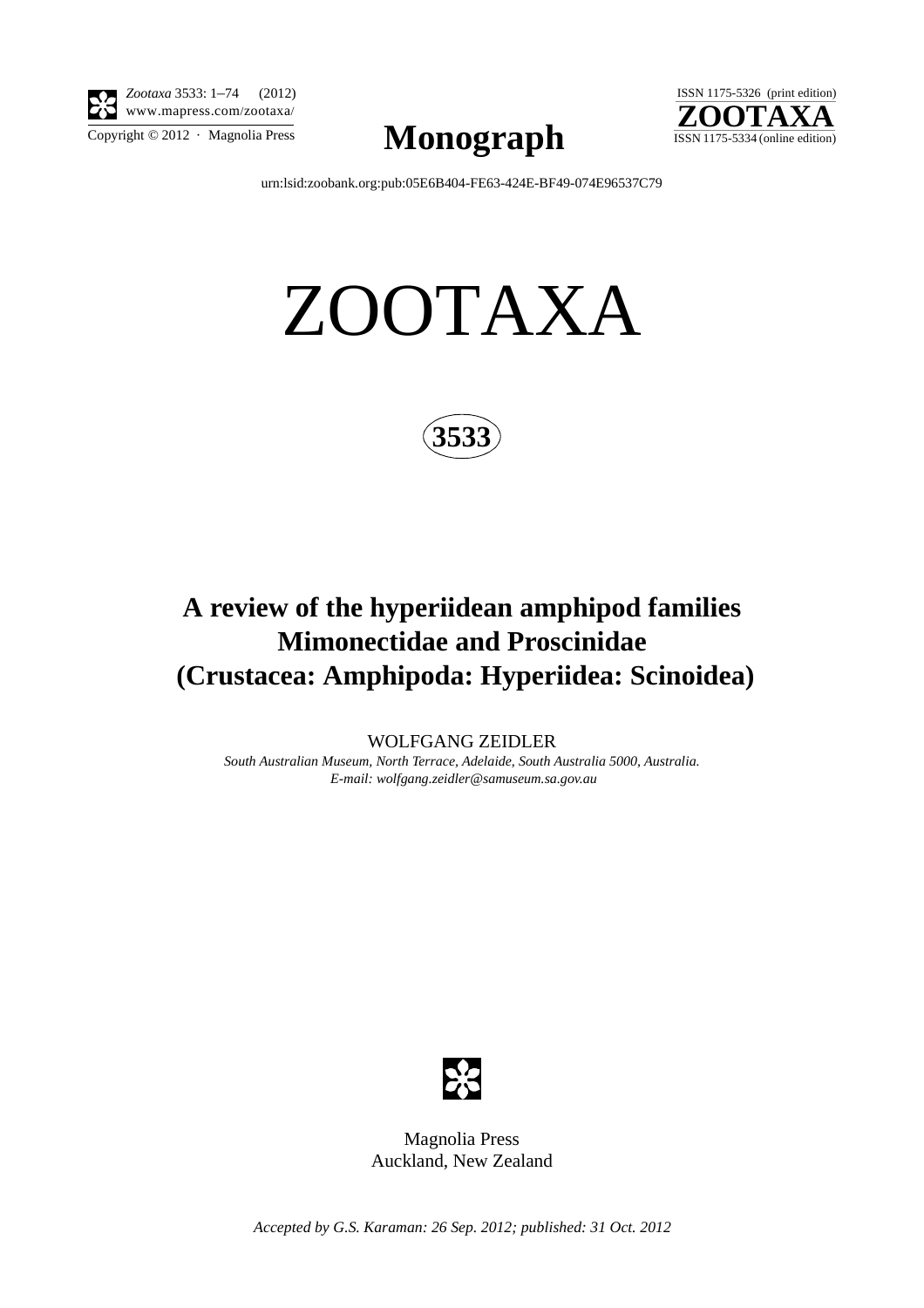### Wolfgang Zeidler **A review of the hyperiidean amphipod families Mimonectidae and Proscinidae (Crustacea: Amphipoda: Hyperiidea: Scinoidea)** (*Zootaxa* 3533)

74 pp.; 30 cm. 31 Oct 2012 ISBN 978-1-77557-032-5 (paperback) ISBN 978-1-77557-033-2 (Online edition)

FIRST PUBLISHED IN 2012 BY Magnolia Press P.O. Box 41-383 Auckland 1346 New Zealand e-mail: zootaxa@mapress.com http://www.mapress.com/zootaxa/

© 2012 Magnolia Press

All rights reserved.

No part of this publication may be reproduced, stored, transmitted or disseminated, in any form, or by any means, without prior written permission from the publisher, to whom all requests to reproduce copyright material should be directed in writing.

This authorization does not extend to any other kind of copying, by any means, in any form, and for any purpose other than private research use.

ISSN 1175-5326 (Print edition) ISSN 1175-5334 (Online edition)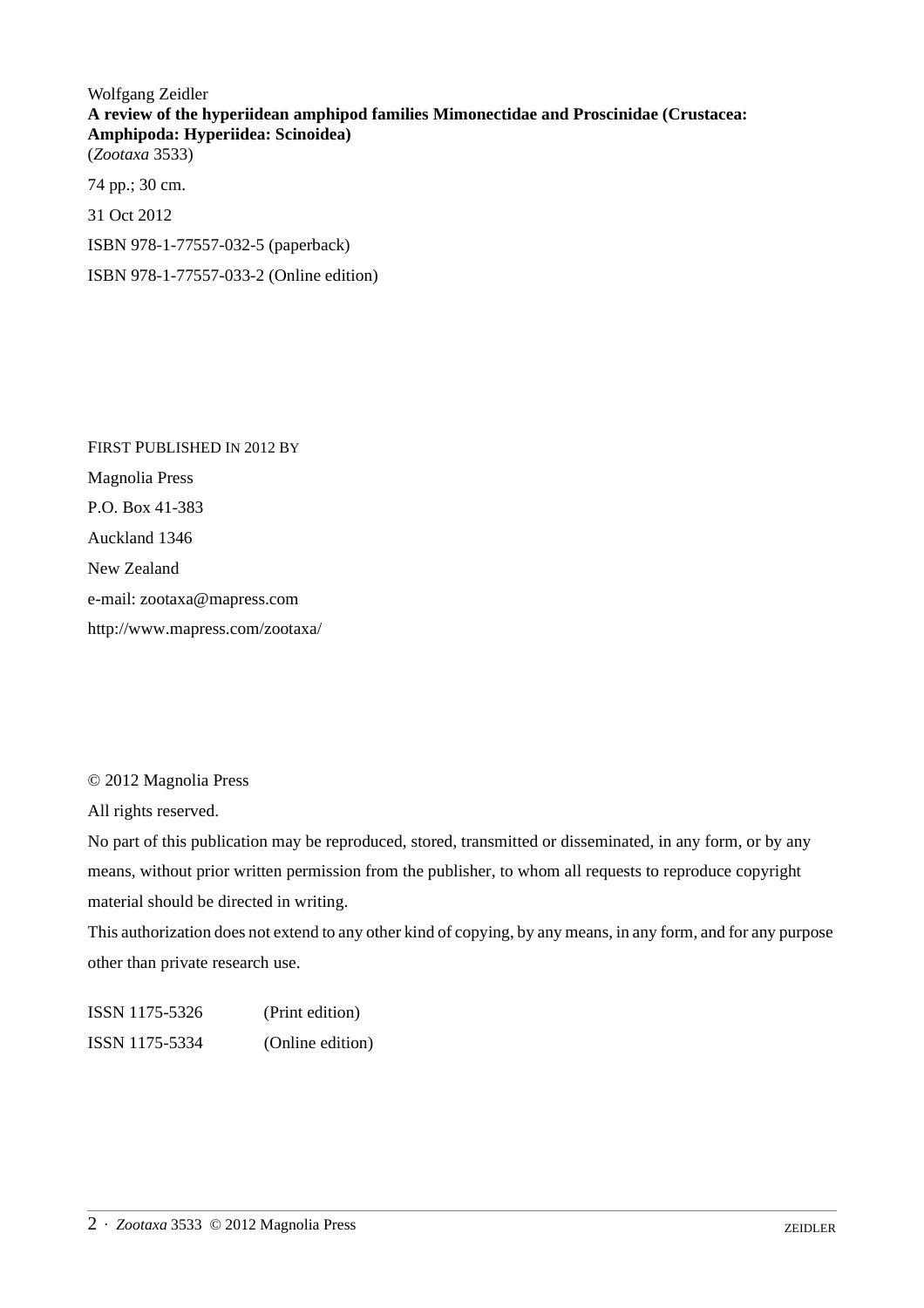#### **Table of contents**